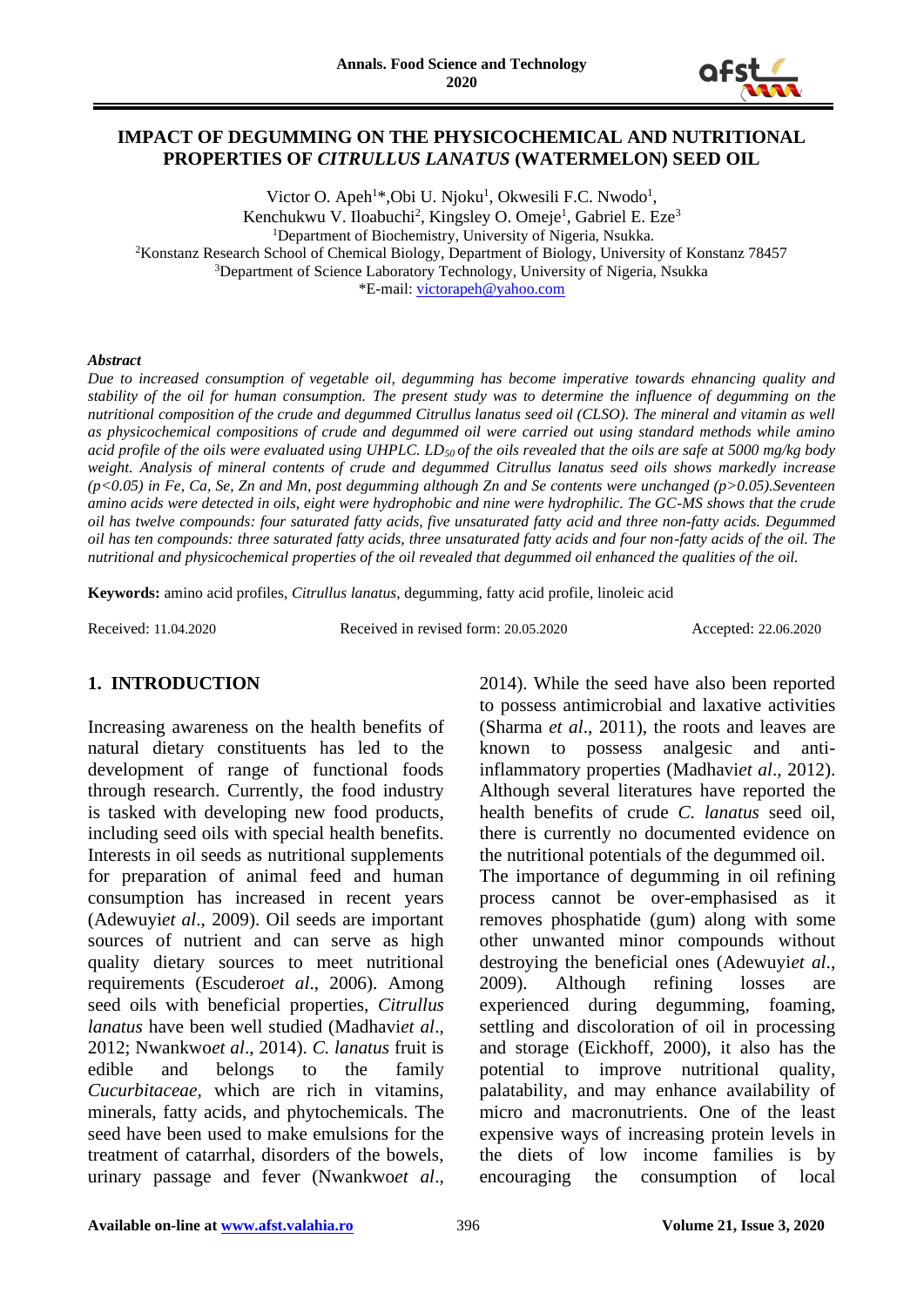

indigenous edible seeds, especially seed oils and legumes which have been found to be rich in protein (Singh *et al*., 1993). Seed oils are important sources of nutrient and can serve as high quality dietary sources to meet nutritional requirements (Perumal*et al*., 2001; Escudero*et al*., 2006). Polypeptides similar to those found in olive oils have been detected in other vegetable oils (Hidalgo *et al*., 2002), which opens the way to use polypeptides and amino acids to classify the oils.

In this study, we compared the nutritional potentials of degummed *C. lanatus* seed oil with the crude oil in order to establish the beneficial outcome of the degumming process on *C. lanatus* seed oil and, ultimately, maximize its nutritional benefits and potentials in the food industry.

### **2. MATERIALS AND METHODS**

### **2.1 Collection and preparation of seed**

The plant material used in this study was the fresh *Citrullus lanatus* seeds. The seeds of *Citrullus lanatus* (water melon) was procured from the dealers within Zuba in Bwari area council of FCT Abuja, the identity of the plant was confirmed and Voucher specimens (UNN/PSB/2721-03) were deposited at the herbarium at the Department of Plant Science and Biotechnology, University of Nigeria, Nsukka. The seeds were sun-dried for 72 h and then ground using commercial grinder (TSK-949, Westpoint, France), put in air tight container and stored in a desiccators for further analysis. Similar procedure has been reported by Ekpa (1989).

## **2.2 Extraction of oil**

The pulverized samples were extracted for 6 h using *n*-haxane and soxhlet apparatus equipped with thimble. The extracted oil was then concentrated using rotary evaporator (EYELA, N-NSeries; Rikakikai Co Ltd., Tokyo, Japan) to obtain n-hexane-free crude *C. lanatus* seed oil. After concentration, crude *C. lanatus* seed oil was immediately placed in a hot air oven maintained at 60°C for 24 h to ensure complete removal of solvents. The concentrated oil sample was then stored in a bottle in a cool dry place before degumming.

### **2.3 Degumming procedure**

A sample of oil (200 ml) was taken and heated to 70°C for 1 h in oil test bath followed by addition of 5 % v/v water. The mixture was then stirred for 10 min using a magnetic stirrer. During this process, a colloidal suspension was observed beneath the oil layer (perhaps a mixture of the fat-soluble impurities phospholipid lecithin complexed with metals contained in the starting *C. lanatus*). Consequently, the mixture was again heated at 80°C for 15 min and then allowed to cool to room temperature. The sample was then centrifuged at 4000 rpm for 15 min to remove the colloidal suspension and was put in air tight container and stored in a dark cupboard to avoid oxidation due to light for further analysis.

## **2.4 Median Lethal Dose/Lethality (LD50) Test**

Determination of the acute toxicity was carried out using a modified method described by Lorke (1983). Three groups of adult albino mice consisting of three animals per group were used in the first phase. The crude or degummed oil was given orally in doses of 10,100 and 1000 mg/kg body weight (b.w) to animals in group 1, 2 and 3, respectively. The result of this first test was used as a basis for selecting the subsequent oral doses, 1500, 2000, 2500, 3000, 3500 for second phase and 4000, 4500 and 5000mg/kg b.w for third phase. Animals were fed with the normal rat feed and water and were observed for behavior and death.

Animal handlings wasas stipulated in the guidelines of the Ethical Committee on the Use and Care of Experimental Animals of UNN.

The LD50 was calculated using the expression of Lorke (1983) as follows:

$$
\text{LD}_{50} = \sqrt{\left(D_0 \times D_{100}\right)}
$$

 $D_0$  = Highest dose that gave no mortality  $D_{100}$  = Lowest dose that produced mortality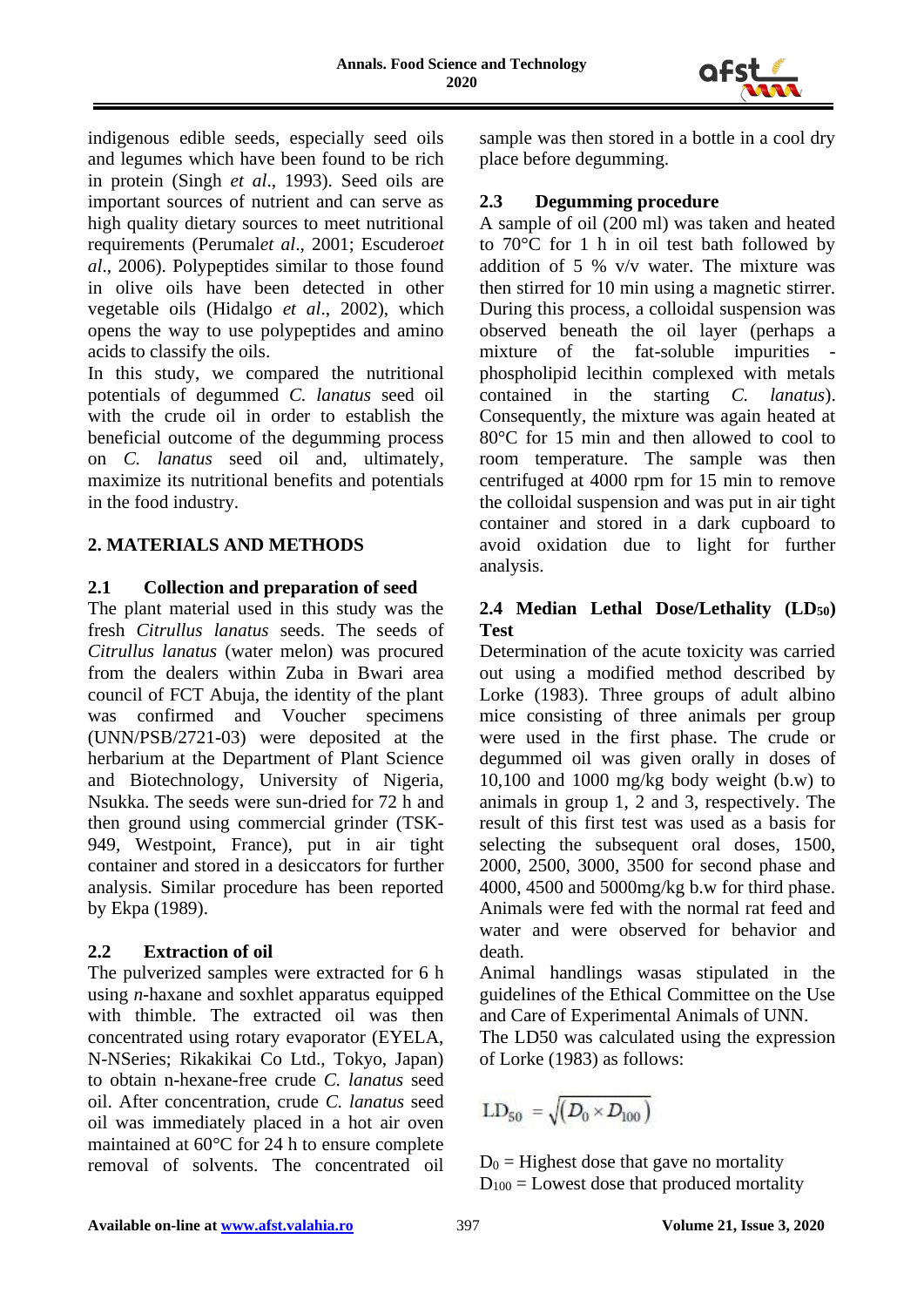

# **2.5 Chemical analyses**

## **2.5.1 Determination of mineral elements**

Mineral content, zinc (Zn), iron (Fe), selenium (Se), manganese (Mn) and calcium (Ca) of each oil sample (crudeand degummed oil) was determined using the atomic absorption spectrophotometer (AAS; Mode 303 Perkin Elimer Norwalk USA). According to the method of Ekpete *et al*. (2013) two grams of each oil sample was digested in a muffle furnace at 550°C. Digested oil samples (moistened with nitric acid/perchloric acid) were analyzed for mineral contents using the AAS. Validation was carried out with standard solutions of each mineral before and during AAS analysis of oil samples. For Ca determination, 1.0 mL lithium oxide solution was added to the original solution to unmask Ca from Mg. The rest of the minerals were determined after digestion. The concentration of minerals in ppm with dilution factor and dividing by 1000, as follows: Mineral element  $=$ 

$$
\frac{absorbency\ (ppm)\ x\ dry\ weight\ x\ Df}{Wt\ of\ sample\ x\ 1000}
$$

Dilution factor for all the minerals analyzed were 100.

## **2.5.2 Determination of vitamins**

The vitamins in the dried samples were determined using the methods of association of vitamin chemists (AOVC 1966) vitamin A, D and E were determined using the spectrophotometer method described by Kirk and Sawyer, (1991) at 325nm.

# **2.5.3 Quality analyses of oils**

Free fatty acid, density, refractive index, viscosity, moisture, saponification, specific gravity, acid value, iodine and peroxide values were determined according to the method of AOAC (2000).

# **2.5.4 Determination of fatty acid profile**

The chromatographic analysis was carried out in a capillary fused silica column VF-5 MS (30  $m \times 0.25$  mm I.D., 0.25 mm film thickness)

from Varian (Middleburg, The Netherlands). A quantityof 2 µl of oil sample were injected into the gas chromatograph inlet where it is vaporized and was swept onto a chromatographic column by the carrier gas (usually helium). The sample flows through the column and the compounds comprising the mixture of interest are separated by virtue of their relative interaction with the coating of the column (stationary phase) and the carrier gas (mobile phase). The latter part of the column passes through a heated transfer line and ends at the entrance to ion source where compounds eluting from the column are converted to ions. The temperatureof the injectormaintained at 80 ºC for 0.1 min during injection and then programmed at 200  $^{\circ}$ C min<sup>-1</sup> to 300  $^{\circ}$ C which was maintained for 13 min. The injector liner (3.4 mm i.d.) was filled with a Carbofrit plug (Restek, Bellefonte, USA). The GC oven temperature program was 80 ºC for 1.0 min, followed by a 25  $^{\circ}$ C min<sup>-1</sup> ramp to 180  $^{\circ}$ C and a final ramp of 5  $^{\circ}$ C min<sup>-1</sup> to 280  $^{\circ}$ C (held for 5 min). Carrier gas was helium (99.9999% purity; Air Products, Allentown, USA) at a constant flow-rate of 1.3 mL min<sup>-1</sup>.

The database of National Institute Standard and technology (NIST) was used in interpreting themass spectrum of GC-MShaving more than 62,000 patterns. The spectrum of the unknown component was compared with the spectrum of the known components stored in the NIST library. The GC retention time was the basis for the identification and characterization of chemical compounds in various oil extracts. The mass spectra were computer matched with those of standards available in mass spectrum libraries.The Name, Molecular weight and structure of the components of the test materials were ascertained.

# **2.5.5. Determination of amino acid profile**

The amino acid analysis was performed at the Department of Biochemistry, University of Nigeria, Nsukka, using the Ultra High Performance Liquid Chromatography (UHPLC) equipped with an FLD-3000 Fluorescence Detector (Thermo Electron SAS,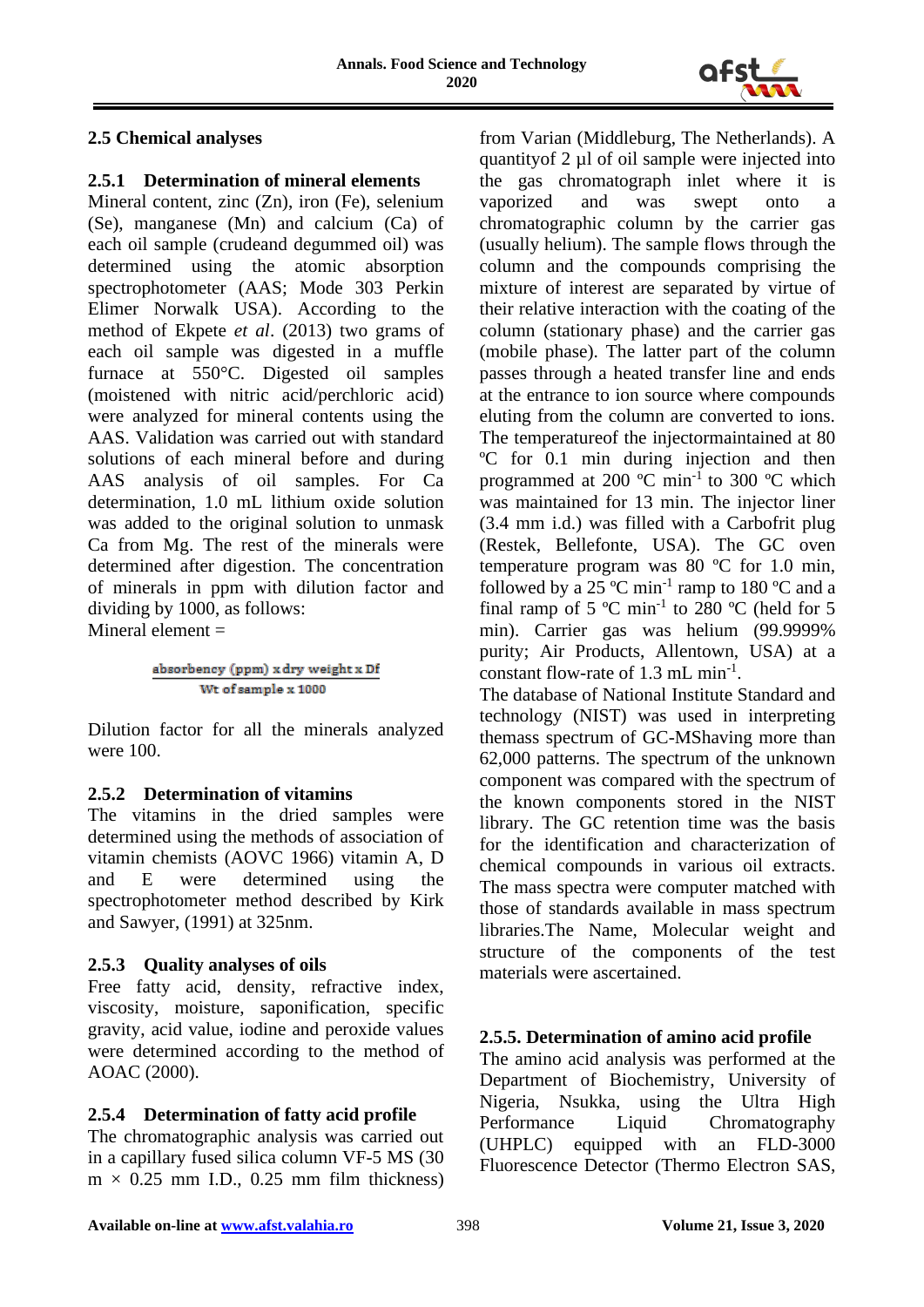

Waltham, MA, USA). The amino acids (AAs) were analysed using method described by Habran *et al*. (2016) with minor modifications. After derivation with 6-aminoquinolyl-Nhydroxy-succinimidyl-carbamate (AccQ-Tag derivatization reagent, Waters, Milford, MA, USA) according to Hilbert et al. (2003), free amino acids were measured according to Habran *et al*. (2016). Briefly, amino acids were analysed using an UltiMate 3000 UHPLC system. Separation was performed on a AccQ•Tag Ultra column, 2.1 x 100 mm, 1.7 μm (Waters, Milford, MA, USA) at 37°C with elution at 0.5 ml min-1 (eluent A, sodium acetate buffer, 140mM at pH 5.7; eluent B, acetonitrile ; eluent C, water) according to the gradient described by Habran *et al*. (2016). Chromatograms corresponding to excitation at 250 nm and emission at 395 nm were recorded. A control was performed before each run of 2 oil samples, to ensure consistency in retention time and a stable baseline. Chromeleon software, version 7.1 (Thermo Electron SAS, Waltham, MA USA) was used to calculate peak area. A standard of 20 amino acids (Alanine, Arginine, Aspartic acid, Asparagine, Cysteine, GABA, Glycine, Glutamic acid, Glutamine, Histidine, Isoleucine, Leucine, Lysine, Methionine, Phenylalanine, Proline, Serine, Threonine, Tyrosine, Valine) purchased from Sigma (St Louis, Missouri, USA) was used after the control and in the middle of each run to calibrate amino acid quantification. Seventeen amino acids were identified and quantified as described by Pereira et al. (2006).

### **2.6 Data Analysis**

The results were analyzed using the SPSS (Version 21). Data were expressed as mean  $\pm$ standard deviation (mean  $\pm$  SD). Student's ttest was used for comparison between two sets of data. Where the variables of three or more are to be compared, one-way analysis of variance (ANOVA) was used for comparison. Duncan test was used for post-hoc, where  $p \leq$ 0.05 was considered statistically significant.

## **3. RESULTS AND DISCUSSION**

#### **3.1 Acute toxicity test of** *C. lanatus* **seed oil**

The results in Table 1 shows that no death was recorded in phases 1, 2 and 3 of LD 50 test both in the crude and degummed oil at the concentration of 5000mg/kg body weight which was the highest concentration. Acute toxicity test was carried out with the extracted crude and degummed oil using albino mice.

The assessment of the median lethal dose  $(LD_{50})$  (the dose that kills 50% of test animals population) has now been used as a major parameter in measuring acute toxicity and also as an initial procedure for general toxicity screening of chemical and pharmacological agents (Chinedu*et al*., 2013).

**Table 1. Median lethal dose (LD 50) of crude and degummed** *Citrullus lanatus* **oil on albino mice**

| Dose in mg/Kg b.w | Number of deaths<br>recorded in C. Oil | Number of deaths<br>recorded in D. Oil |
|-------------------|----------------------------------------|----------------------------------------|
| Phase 1           |                                        |                                        |
| 10                | 0/3                                    | 0/3                                    |
| 100               | 0/3                                    | 0/3                                    |
| 1000              | 0/3                                    | 0/3                                    |
| Phase 2           |                                        |                                        |
| 1500              | 0/3                                    | 0/3                                    |
| 2000              | 0/3                                    | 0/3                                    |
| 2500              | 0/3                                    | 0/3                                    |
| 3000              | 0/3                                    | 0/3                                    |
| 3500              | 0/3                                    | 0/3                                    |
| Phase 3           |                                        |                                        |
| 4000              | 0/3                                    | 0/3                                    |
| 4500              | 0/3                                    | 0/3                                    |
| 5000              | 0/3                                    | 0/3                                    |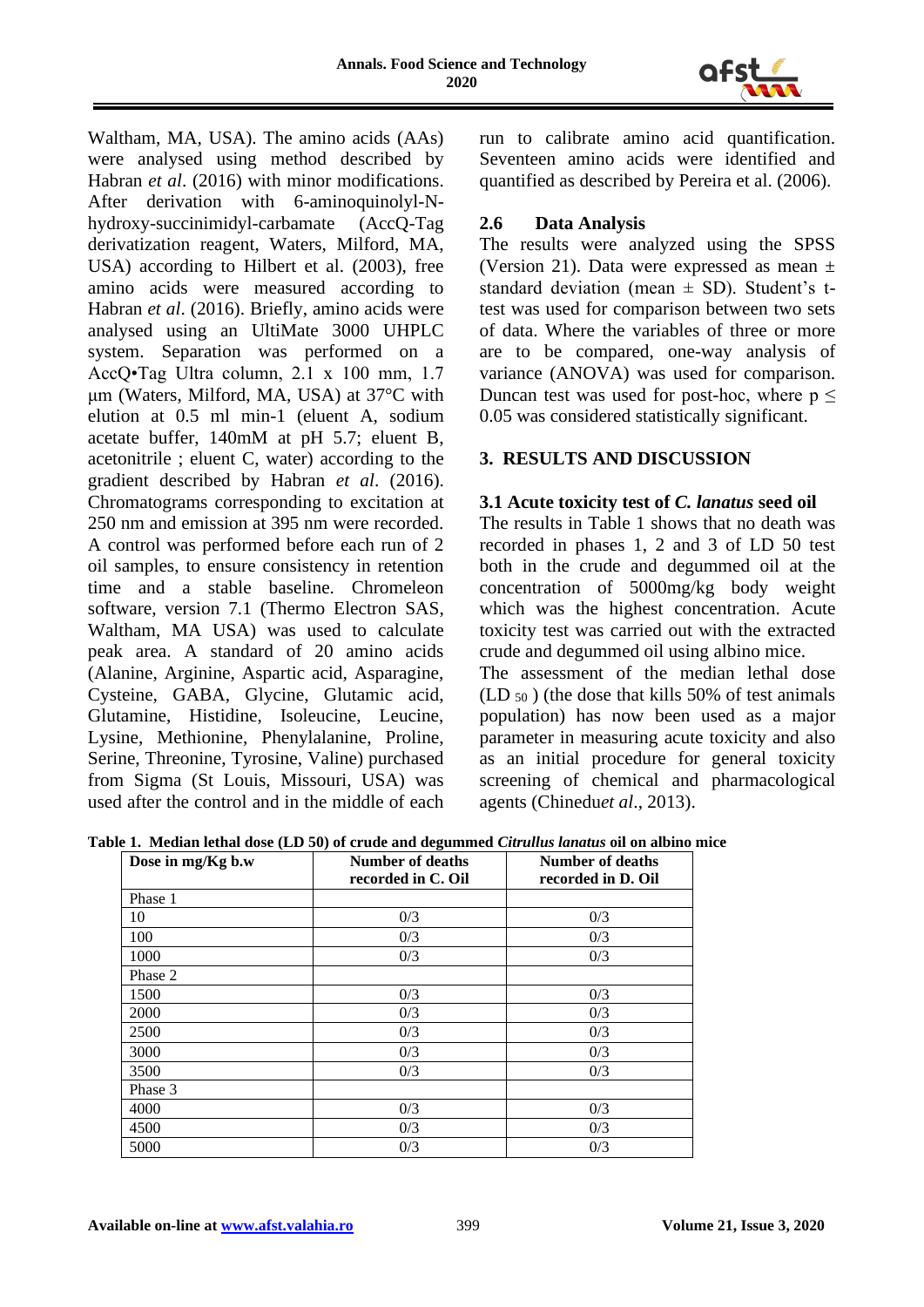

The result revealed that *Citrullus lanatus*  (watermelon) seed oil was safe up to a dose of 5000 and 5000 mg/kg body weight for crude and degummed *Citrullus lanatus* oil respectively. This report does not agree with the lethal dose value (2500mg/kg b.w) earlier obtained for crude *Citrullus lanatus* seed oil by Madhavi*et al*. (2012).

The difference in  $LD_{50}$  might be attributed to influence of geographical region and climatic condition on the seed as well as oil quality. Soils are crucial and therefore are linked to the atmospheric/climate system through the carbon, nitrogen, and hydrologic cycles, according to Eric (2013).

### **3.2 Effect of degumming on vitamins and minerals in C***itrullus lanatus* **seed oil**

Tables 2 and 3 depicts increased values in Ca, Mn, Zn, Se and Fe contents post degumming. Also, we observed significant higher  $(p<0.05)$ values in the vitamin A and E contents of degummed *Citrullus lanatus* when compared to crude *Citrullus lanatus*.

The degumming procedure must be capable of releasing the bound forms of the vitamin/minerals through the breaking of bonds linking the vitamin to protein or to carbohydrate for subsequent quantification.

These may have accounted for increases in vitamins/mineral we reported in our study. Both vitamin E and selenium independently enhance the immune responses and an additive effect in increasing hemagglutinin titers (Arthur *et al*., 2003).

Arthur *et al*. (2003) have reported that vitamin E supplements act to improve the immune response by reducing the production of PGE2, which in turn moderates cyclooxygenase activity. Therefore the availability of these minerals and vitamin underscores the indispensability of this oil in our diet for our overall well-being.

### **3.3 Physicochemical properties of crude and degummed oil.**

Result in Table 4a show that a significant reduction ( $p < 0.05$ ) in moisture, and specific gravity of the dgummed oil compared with the crude oil of *Cirullus lanatus*. While density and moisture content of oil reduced after degumming there were no significant reduction in refractive and index.

Physical properties depicted in Table 4 showed that only specific gravity and moisture reduced after degumming while others were not significantly reduced post degumming.

| Table 2. Vitamin Constituents of crude and degummed Citrullus lanatus seed oil |  |
|--------------------------------------------------------------------------------|--|
|--------------------------------------------------------------------------------|--|

| Vitamins         | $Crude$ (mg/100g)            | Degummed $(mg/100g)$ |  |
|------------------|------------------------------|----------------------|--|
| Vitamin A        | $0.89 \pm 0.01$ <sup>a</sup> | $1.13 \pm 0.13^b$    |  |
| Vitamin D        | $0.57+0.03b$                 | $0.59 \pm 0.03^b$    |  |
| <b>Vitamin E</b> | $1.01 \pm 0.02^a$            | $1.17 \pm 0.19^b$    |  |
|                  |                              |                      |  |

Values are expressed as mean  $\pm$  SD. (n=3).

Values across the row with different superscripts differ significantly ( $p<0.05$ ).

| Table 3. Mineral constituents of crude and degummed Citrullus lanatus seed oil |  |
|--------------------------------------------------------------------------------|--|
|--------------------------------------------------------------------------------|--|

| <b>Minerals</b>   | $Crude$ (mg/100g)             | Degummed $(mg/100g)$         |
|-------------------|-------------------------------|------------------------------|
| Calcium $(mg/kg)$ | $71.55 \pm 0.80$ <sup>a</sup> | $86.80 \pm 0.31^{\rm b}$     |
| <b>Manganese</b>  | $0.32 \pm 0.01$ <sup>a</sup>  | $0.42 \pm 0.01^b$            |
| <b>Zinc</b>       | $3.77 \pm 0.12^a$             | $3.92 \pm 0.06^b$            |
| <b>Selenium</b>   | $3.46 \pm 0.45^{\circ}$       | $3.83 \pm 0.09^b$            |
| <b>Iron</b>       | $4.55 \pm 0.09^{\mathrm{a}}$  | $6.50 \pm 0.27$ <sup>b</sup> |

Values are expressed as mean  $\pm$  SD. (n=3).

Values across the row with different superscripts differ significantly  $(p<0.05)$ .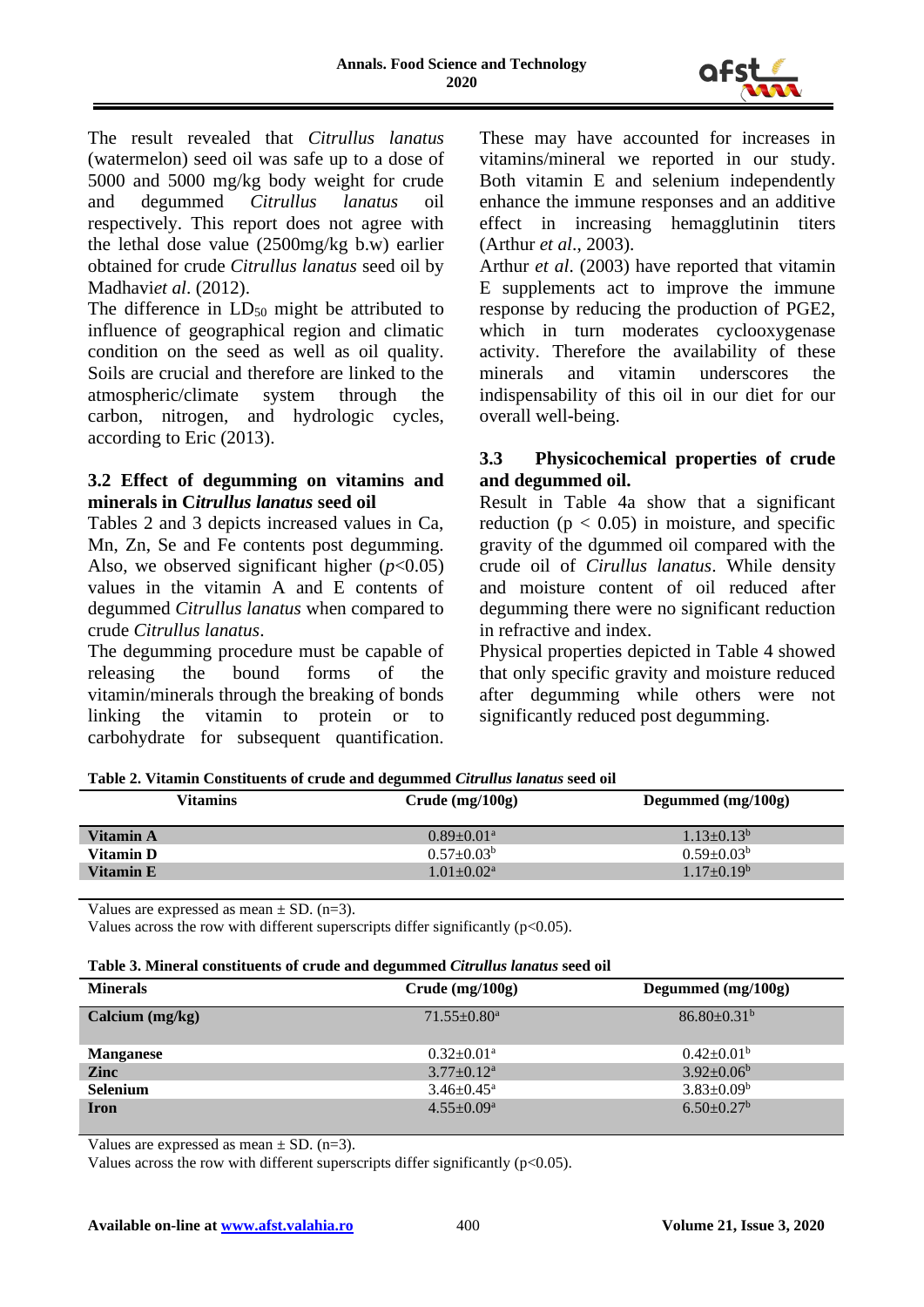

The reduction in physical properties except viscosity could be attributed to the removal of some fat-soluble impurities (phospholipid lecithin complexed with trace metals) that might have contaminated the oil. A low value of these parameters, suggests that degumming improved the quality of the oil. According to Aremu*et al*. (2015), the amount of impurities contained in the oil affects the degree of reflection caused by a ray of light during refractive index determination of the oil.

It is possible that those impurities in the crude oil hindered non-polar interactions and thus increased fluidity of the oil giving rise to increased viscosity after degumming. It is also possible that partial removal of minor components like free fatty acid, phospholipids and other impurities increased the surface tension of degummed oil thereby increased the viscosity of the oil. Likewise, Njoku *et al*. (2010) reported that free fatty acids, mono-and diacylglycerols decreased the surface tension of edible oil. The extraction of 2480 g of dry *C. lanatus* seed yielded of 654.84 g of oil which represented percentage yield of 26.40 %. This is comparable to yield obtained earlier by Tarun*et al.* (2013),Madhavi*et al*. (2012) and Orasenaya (2000). However, the present oil yield was lower than that reported by Oyedeji and Oderinde (2006) for Nigerian watermelon seeds (oil contents 45%). Such variation in oil yield from different regions might be due to the varied agroclimatic conditions employed for the propagation of such fruits. The moderately high yield of the oil suggests that the oil from watermelon seed would be sufficient for some industrial and pharmaceutical applications

### **3.4 Chemical properties of** *Citrullus lanatus*  **seed oil**

After degumming the oil, the free fatty acid, acid value, peroxide value, saponification value and iodine value of the oil were significantly lower ( $p < 0.05$ ) when compared with the crude oil. The chemical properties of extracted degummed oil were significantly decreased (*p*<0.05) when compared to the extracted crude oil. These decreases in the values of the degummed oil samples were in line with other refining processes (Gordon, 1993; Aremu*et al*., 2015). The free fatty acid content of crude oil was significantly (*p* < 0.05) higher in comparison with the degummed oil. It has been observed that high free fatty acid level of crude oil is mainly due to high activity of the lipase; whereas in degummed oil the lipase activity might have been reduced which resulted in decrease of free fatty acid content in the oil (Njoku*et al*., 2010).

|  |  |  | Table 4 a. Effect of degumming on the physical properties of crude and degumed oil |
|--|--|--|------------------------------------------------------------------------------------|
|  |  |  |                                                                                    |

| <b>Characteristics</b>             | Crude                        | <b>Degummed</b>              |
|------------------------------------|------------------------------|------------------------------|
| Specific gravity at $20^{\circ}$ c | $0.86 \pm 0.01$ <sup>a</sup> | $0.81 \pm 0.01^b$            |
| Refractive index at $40^{\circ}$ C | $1.34 \pm 0.06^a$            | $1.24 \pm 0.04^a$            |
| <b>Viscosity (Poise)</b>           | $0.55 \pm 0.04^{\text{a}}$   | $0.59 \pm 0.02^{\text{a}}$   |
| Density (mg/ml)                    | $0.92 \pm 0.02^a$            | $0.89 \pm 0.01$ <sup>a</sup> |
| Moisture $(\% )$                   | $0.81 \pm 0.01^a$            | $0.20 \pm 0.01^b$            |

#### **Table 4 b. Effect of degumming on the chemical properties of crude and degummed oil**

| <b>Characteristics</b>                   | Crude                          | <b>Degummed</b>           |
|------------------------------------------|--------------------------------|---------------------------|
| Free fatty acid $(\%)$                   | $1.87 \pm 0.03^{\text{a}}$     | $1.79 \pm 0.01^{\rm b}$   |
| Acid value $(mgKOH/g)$                   | $3.77 \pm 0.06^{\text{a}}$     | $3.59 \pm 0.01^{\rm b}$   |
| Peroxide value (meq/kg)                  | $3.27 \pm 0.07^{\text{a}}$     | $2.11 \pm 0.01^b$         |
| Saponification value (mgKOH/g)           | $140.33 \pm 0.26^a$            | $112.28 \pm 0.43^b$       |
| Iodine value $(g I/100g \text{ of oil})$ | $132.78 \pm 0.43$ <sup>a</sup> | $110.51 \pm 0.50^{\circ}$ |
| Phospholipid content (mg/dl)             | $0.028 \pm 0.01$ <sup>a</sup>  | $0.017 \pm 0.02^b$        |

Values are expressed as mean  $\pm$  SD. (n=3).

Values across the row with different superscripts differ significantly ( $p<0.05$ ).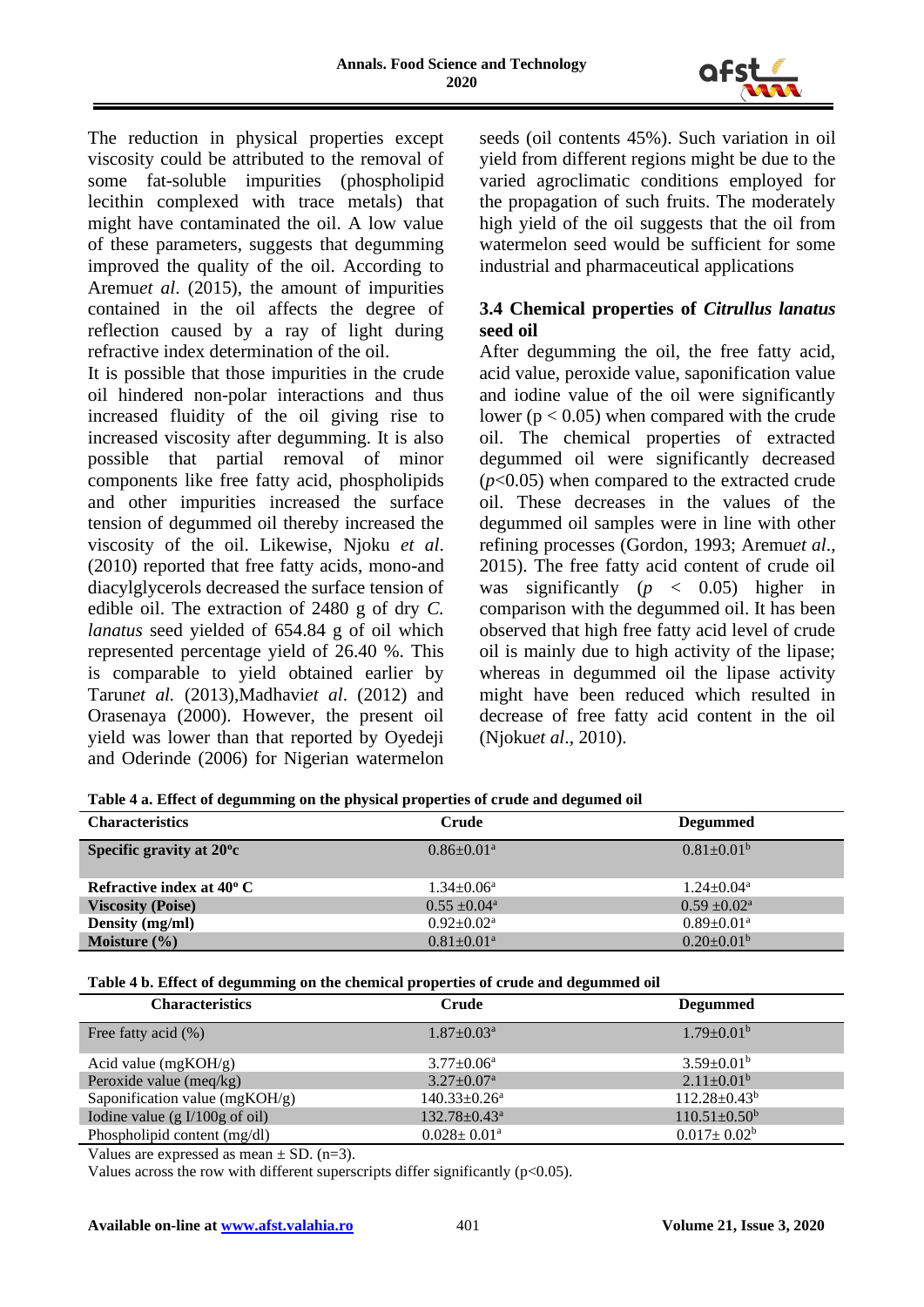

Autoxidation of oil is aided by the presence of free fatty acids and other oxidized compounds (Aremu*et al*., 2015). The crude oil value did not compared favorably with the result by Edidiong*et al*. (2013) that stated 4.5% for the crude *Citrullus lanatus* seed oil. The free fatty acid which have hydrophilic hydroxy groups and hydrophobic hydrocarbons (Eunok and David, 2006), decrease the surface tension of edible oil and increase the diffusion rate of oxygen from the headspace to the oil to accelerate the oxidation of oil. This also explains increased viscosity as free fatty acid decreases. High quality oils are low in free fatty acids (Njoku*et al*., 2010).

Acid value gives an indication of the quality of fatty acids in oil (Njoku *et al*., 2010). After degumming (Table 4b), acid values decreased significantly  $(p<0.05)$ . These values however accounted for the presence of free fatty acids in the oils as an indicator of the presence and limited lipase hydrolysis of the oil after degumming (Gordon, 1993). Low acid value in oil indicates that the oil could be stable over a long period of time and protect against rancidity and peroxidation.

Peroxide value (PV) is the most common indicator of lipid oxidation (Supatcha *et al*., 2015). In the present study, peroxide value after degumming of watermelon seedoil got reduced by 35.47%. This might be due to removal of hydratable compounds and other degrading impurities. Peroxides (R-OOH) are primary reaction products formed in the initial stages of oxidation, and therefore give an indication of the progress of lipid oxidation (Supatcha *et al*., 2015). The lipid alkyl radical reacts with atmospheric oxygen to form peroxy radicals.

Decrease in peroxide value of the oil after refining, improves its suitability for the long term storage because of its low level of oxidative and lipolytic activities. The unrefined vegetable oils are characterised by greater PV, compared to refined oils (Aremu *et al*., 2015; Omeje*et al*., 2019). WHO/FAO (1994) stipulated a permitted maximum PV of not more than 10 meq of oxygen/kg of the oils; therefore, the oils may be suitable for

consumption. The iodine value is used in quantifying the amount of double bond contained in the oil which reflects the susceptibility of the oil to oxidation. Decrease in iodine value after degumming represent the decrease in unsaturation of oil which gives the oil a better stability in terms of oxidation. The decrease in iodine value denotes decrease in the degree of unsaturation of the oil (Kirk and Sawyer, 1991).

# **3.5 Fatty acid profile of crude and degummed oil**

The gas chromatography-mass spectra of the crude and degummed oils showed that the crude oil comprised of four saturated fatty acids (hydroxyl methyl palmitin, palmitic acid, arachidic acid and methyl palmitin) covering 37.4% of the total concentration of the oil, five unsaturated fatty acids (methyl linoleate, linoleic acid, Ricinoleic acid {oleic acid}, ethyl linoleate and linoleic acid chloride) comprising 61.98%. The degummed oil comprised of three saturated fatty acids (hydroxyl methyl palmitin, hydroxyl methyl stearin acid and palmitic acid) accounting 32.15% of the total concentration of the oil and three unsaturated fatty acids (methyl linoleate, linoleic acid and linoleic acid chloride) in amount of 66.72%. Degummed oil has higher concentration of unsaturated fatty acid than the crude oil, in the same vein degummed oil has higher concentration of linoleic acid than CO.

The result in Table 5b shows that percentage of unsaturated fatty acid increased by 0.51%. Linoleic acid was the predominant unsaturated fatty acid and their methyl esters.

While palmitic acid and its methyl ester derivatives were the predominant saturated fatty acid contained in the oil. Degummed oil has higher concentration of unsaturated fatty acid than the crude oil (CO), in the same vein degummed oil has higher concentration of linoleic acid than CO. The higher percentage of unsaturated fatty acid might be due unclear reaction mechanism which converts some saturated fatty acid to unsaturated fatty acid and this report is in line with the report of Wani*et al*. (2013).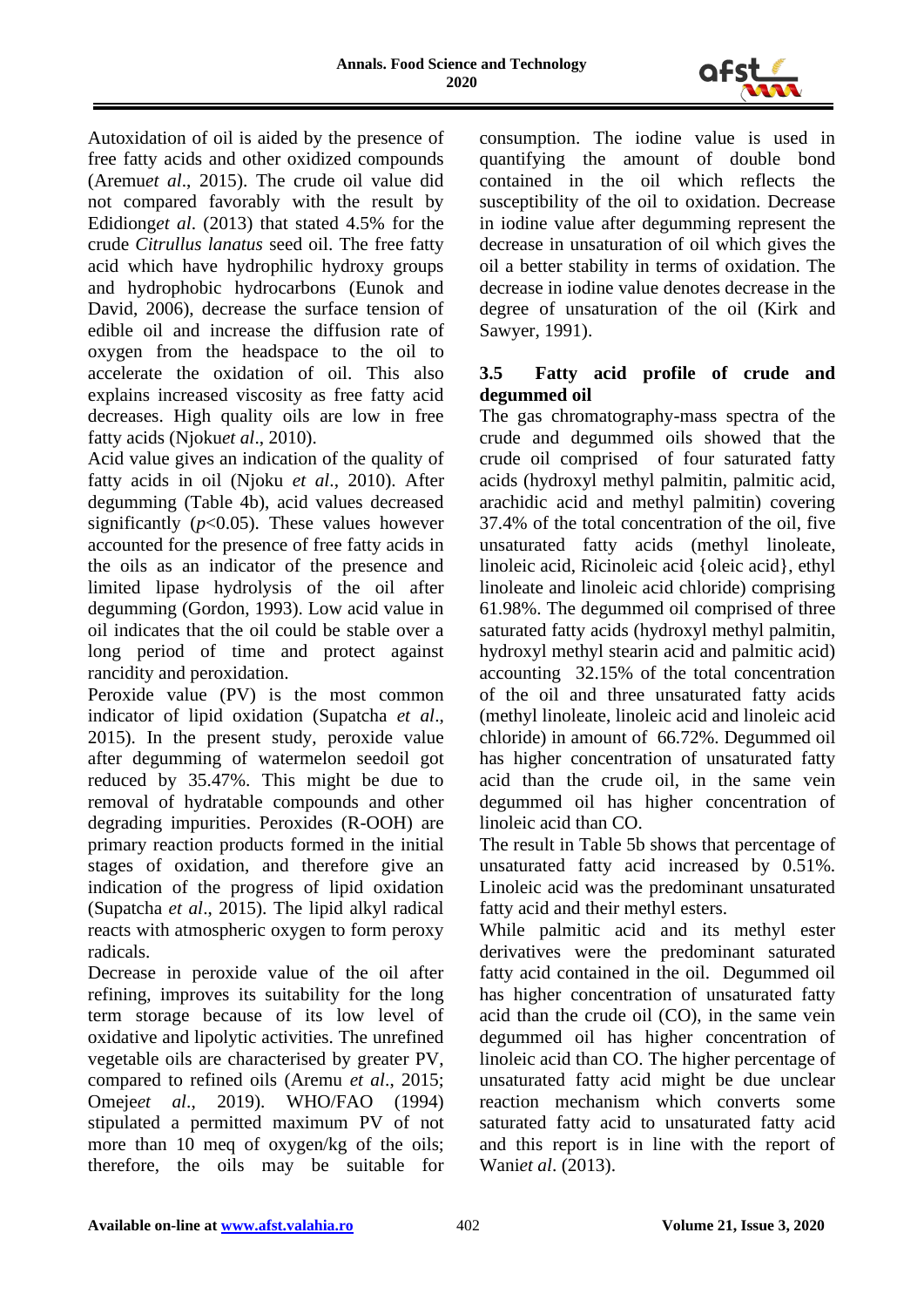

| N <sub>0</sub> | <b>RT</b>                          | <b>Common name</b>                   | Molecular formula | Mol.wt. | Percentage area |  |
|----------------|------------------------------------|--------------------------------------|-------------------|---------|-----------------|--|
|                | 8.22                               | Citral                               | $C_{10}H_{16}O$   | 152     | 0.12            |  |
|                |                                    |                                      |                   |         |                 |  |
| $\overline{2}$ | 8.55                               | Citral                               | $C_{10}H_{16}O$   | 152     | 0.17            |  |
| $\overline{3}$ | 16.75                              | Methyl Palmitin                      | $C_{17}H_{34}O_2$ | 270     | 0.20            |  |
| 4              | 18.37                              | Palmitic acid                        | $C_{16}H_{32}O_2$ | 256     | 32.06           |  |
| 5              | 19.83                              | Methyl linoleate                     | $C_{19}H_{34}O_2$ | 266     | 1.49            |  |
| 6              | 21.75                              | Linoleic acid                        | $C_{18}H_{32}O_2$ | 280     | 46.66           |  |
| 7              | 23.06                              | Ricinoleic acid                      | $C_{18}H_{34}O_3$ | 298     | 1.61            |  |
| 8              | 23.35                              | Arachidic acid                       | $C_{20}H_{40}O_2$ | 312     | 1.68            |  |
| 9              | 24.30                              | Ethyl linoleate                      | $C_{20}H_{36}O_2$ | 280     | 0.84            |  |
| 10             | 24.65                              | Hydroxy methyl palmitin              | $C_{19}H_{38}O_4$ | 330     | 3.46            |  |
| 11             | 26.45                              | Linoleic acid chloride               | $C_{18}H_{31}ClO$ | 298     | 11.38           |  |
| 12             | 27.76                              | Squalene                             | $C_{30}H_{50}$    | 410     | 0.33            |  |
|                | <b>Total saturated fatty acids</b> |                                      |                   |         |                 |  |
|                |                                    | <b>Total unsaturated fatty acids</b> |                   |         | 61.98           |  |

**Table 5 a. Fatty acids found in crude** *Cirullus lanatus* **seed oil**



| No.                                | RT                                   | Name of compound            | <b>Mol</b> formula | Mol. Weight | Percent. area |  |
|------------------------------------|--------------------------------------|-----------------------------|--------------------|-------------|---------------|--|
|                                    | 7.33                                 | Citral                      | $C_{10}H_{16}O$    | 152         | 0.29          |  |
| $\mathbf{2}$                       | 8.28                                 | 2, 4-Dodecadienal           | $C_{12}H_{20}O$    | 180         | 0.11          |  |
| 3                                  | 8.60                                 | Citral                      | $C_{10}H_{16}O$    | 152         | 0.18          |  |
| 4                                  | 17.94                                | Palmitic acid               | $C_{16}H_{32}O_2$  | 256         | 16.81         |  |
| 5                                  | 19.57                                | Methyl linoleate            | $C_{19}H_{34}O_2$  | 294         | 0.71          |  |
| 6                                  | 22.12                                | Linoleic acid               | $C_{18}H_{32}O_2$  | 280         | 59.42         |  |
| 7                                  | 24.30                                | Linoleic acid chloride      | $C_{18}H_31ClO$    | 298         | 6.59          |  |
| 8                                  | 24.75                                | Hydroxyl methyl<br>palmitin | $C_{19}H_{38}O_4$  | 330         | 2.17          |  |
| 9                                  | 26.79                                | Hydroxy methyl Stearin      | $C_{21}H_{42}O_4$  | 358         | 13.20         |  |
| 10                                 | 27.87                                | Squalene                    | $C_{30}H_{50}$     | 410         | 0.53          |  |
| <b>Total saturated fatty acids</b> |                                      |                             |                    |             | 32.15         |  |
|                                    | <b>Total unsaturated fatty acids</b> |                             |                    |             |               |  |

The presence of ricinoleic acid or epoxyoleic acid  $(C_{18}H_{34}O_3)$  which is an oxygenated fatty acid in the crude and its absence in degummed suggests an oxidation reaction in CO more than degummed. The most common oxygenated acid has a hydroxyl, epoxy, or furanoid unit (Hammam*et al*., 2001). Arachidic acid is also a product of hydrogenation of arachidonic acid. The contents of total saturated fatty acids for the crude *Citrullus lanatus* seed oil (37.2%) in the present study were higher than those reported (17.8%) by Ziyada and Elhaussien (2008) in *Citrullus lanatus* var. Colocynthoide, this also varied slightly from those (12.0- 36.0%) investigated for different species of musk melon seed oils (Tilak*et al*., 2006). There is no documented report yet on saturated and unsaturated fatty acids of degummed *Citrullus lanatus* seed oil. We found the contents of total

unsaturated fatty acids in the present study to be lower than those reported by Baboli and Kordi (2010) (81.6%). The total unsaturated fatty acids value in our report are comparable with those recorded (64.6-88.2%) for different species of muskmelon (Tilak*et al*., 2006). Linoleic acid is an essential fatty acid with many health benefits such as the inhibition of eicosanoid production, alteration in the production of several prostanoids, reduction of blood pressure, lowering of serum triacylglycerol (TAG) and cholesterol levels (Mabaleha*et al*., 2007).

#### **3.6 Amino acid profile of crude and degummed** *C. lanatus* **seed oil**

Amino acid analysis revealed that there are seventeen (17) amino acids: eight hydrophobic and nine hydrophilic. A total concentration of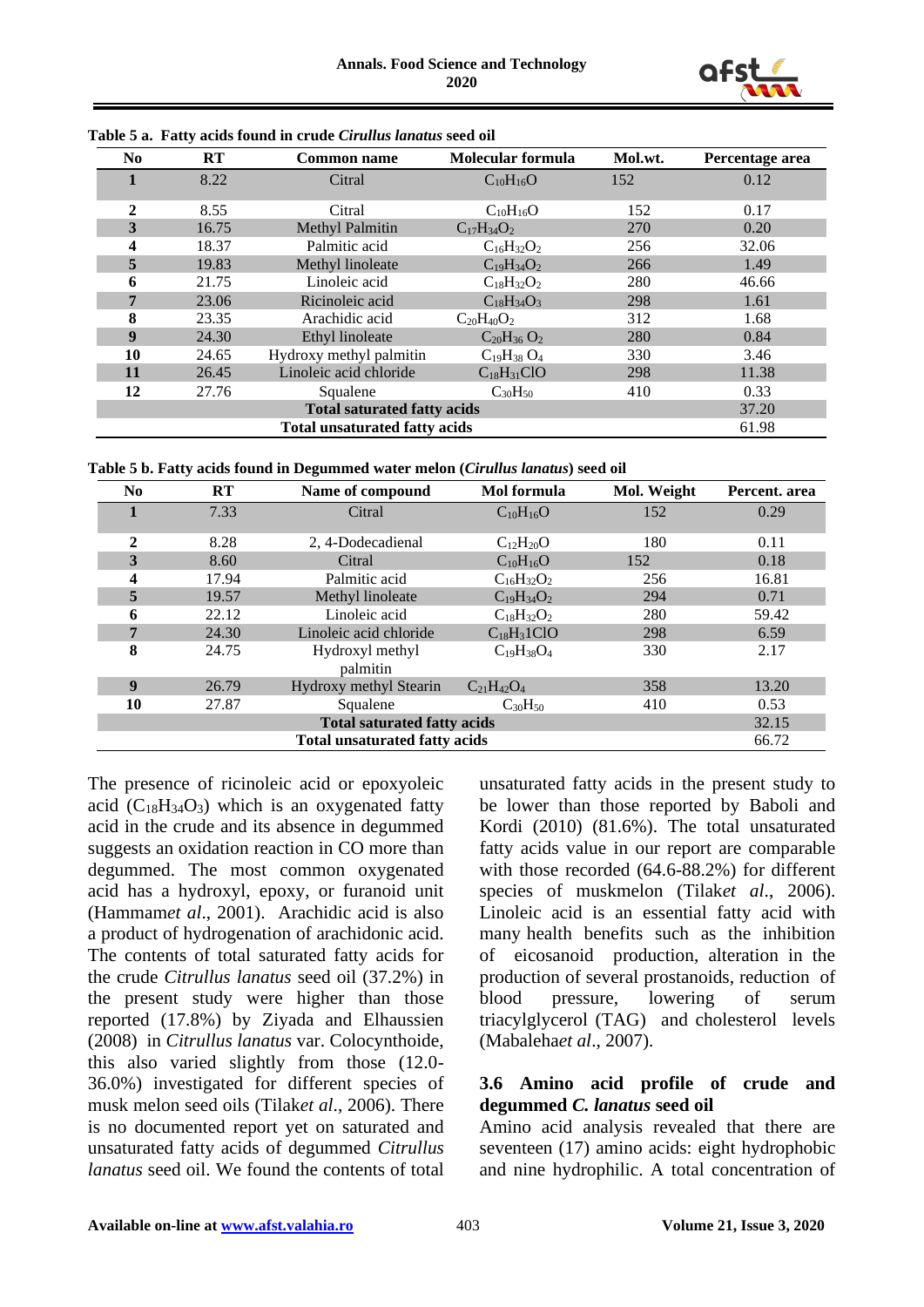

190.20 and 242.56 mg/L of crude and degummed oil extracts respectively. The oil contains ten non-essential and seven essential amino acids. Hydrophobic group occupies 81.10% of crude and 88.81% of degummed oil, while hydrophilic group occupies 18.89% for crude and 11.20% for degummed oil. The nonessential amino acids occupy 47% for crude oil and 61.99% for degummed oil while essential amino acid occupy 52.93% and 38.01% for crude and degummed oil respectively.

*Citrullus lanatus* seed oil is a good source of essential amino acids, notably Alanine, Proline (non-essential), Tryptophan and Methionine (essential). The other amino acids are present in moderate amounts. The degumming with water was not always complete, because peptides and proteins present in *C. lanatus* oil were not too soluble in water, and explains the presence of small amounts hydrophilic amino acids in the oil after degumming was applied. The presence of different enzyme activities, which implies the presence of proteins, has been demonstrated in olive oils (Zamora et al., 2001) suggesting that some peptides are soluble in lipid matrixes, where they might be

playing unknown functions however, only in few reports have proteins been recognized as components of olive oils (Hidalgo and Zamora, 2001; Hidalgo *et al*., 2002). Aspargine and glutamine were excluded from this study, since hydrolysis converts them into Asp and Glu (Gimeno-Adelantado*et al*., 2002).

Hydrolysis also leads to a partial conversion of Glu into pyroglutamic acid and to tryptophan (Gimeno-Adelantado*et al*., 2002). Proteins react with lipid oxidation products, yielding endogenous antioxidants in food systems (Hidalgo *et al*, 2000).

This suggest that removal of hydratable phosphatides enhanced the availability of amino acid composition of the degummed oil.

# **4. CONCLUSIONS**

Degumming minimized the degree of autooxidation as evidenced in the physicochemical properties as well as improved the quality and nutritional content of the oil. Degumming equally enhanced the polyunsaturated fatty acid as well as linoleic acid component of the oil.

| Amino acids          | <b>Crude</b>                  | <b>Degummed</b>               | Hydrophilic/             | <b>Essential</b> /  |
|----------------------|-------------------------------|-------------------------------|--------------------------|---------------------|
|                      | (mg/L)                        | (mg/L)                        | Hydrophobic              | <b>Nonessential</b> |
| <b>Alanine</b>       | $51.22 \pm 0.39a$             | $67.57 \pm 0.57$ <sup>a</sup> | Hydrophobic              | Non essential       |
| <b>Proline</b>       | $12.00 \pm 0.04$ <sup>a</sup> | 56.18±0.28 <sup>a</sup>       | Hydrophobic              | Non essential       |
| Hydroxyproline       | $6.86 \pm 0.13$ <sup>a</sup>  | $6.59 \pm 0.20$ <sup>a</sup>  | Hydrophobic              | Non essential       |
| <b>Isoleucine</b>    | $0.00 \pm 0.00^a$             | $0.99 \pm 0.03_b$             | Hydrophobic              | Essential           |
| <b>Methionine</b>    | $11.77 \pm 0.16^a$            | $12.53 \pm 0.32$ <sup>a</sup> | Hydrophobic              | Essential           |
| Phenylalanine        | $0.37 \pm 0.02^a$             | $0.33 \pm 0.01$ <sup>a</sup>  | Hydrophobic              | Essential           |
| <b>Tryptophan</b>    | $69.32 \pm 0.40^a$            | $71.86 \pm 0.23$ <sup>a</sup> | Hydrophobic              | Essential           |
| <b>Valine</b>        | $2.51 \pm 0.15^a$             | $5.90 \pm 0.21$ <sup>a</sup>  | Hydrophobic              | Essential           |
| <b>Cysteine</b>      | $2.07 \pm 0.08$ <sup>a</sup>  | $1.99 \pm 0.04^a$             | Hydrophilic              | Non essential       |
| <b>Serine</b>        | $4.96 \pm 0.05^{\text{a}}$    | $5.72 \pm 0.09^{\mathrm{a}}$  | Hydrophilic              | Non essential       |
| Aspartic acid        | $5.47 \pm 0.26$ <sup>a</sup>  | $5.39 \pm 0.27$ <sup>a</sup>  | Hydrophilic<br>(charged) | Non essential       |
| <b>Glutamic acid</b> | $2.91 \pm 0.17$ <sup>a</sup>  | $2.77 \pm 0.10^a$             | Hydrophilic<br>(charged) | Non essential       |
| <b>Tyrosine</b>      | $2.29 \pm 0.14$ <sup>a</sup>  | $2.77 \pm 0.05^{\text{a}}$    | Hydrophilic              | Non essential       |
| <b>Threonine</b>     | $0.67 \pm 0.03^a$             | $0.60 \pm 0.03^{\text{a}}$    | Hydrophilic              | Essential           |
| <b>Histidine</b>     | $15.77 \pm 0.11^a$            | $0.32 \pm 0.02^a$             | Hydrophilic              | Essential           |
| <b>Norleucine</b>    | $0.68 \pm 0.01$ <sup>a</sup>  | $1.05 \pm 0.14^b$             | hydrophilic              | Non essential       |
| <b>Glycine</b>       | $1.44 \pm 0.11^a$             | $0.00 \pm 0.00^b$             | hydrophilic              | Non essential       |
| <b>Total</b>         | 190.20                        | 242.56                        |                          |                     |

| Table 6: Amino acid profile of degummed and crude oil of Citrullus lanatus seed |  |  |
|---------------------------------------------------------------------------------|--|--|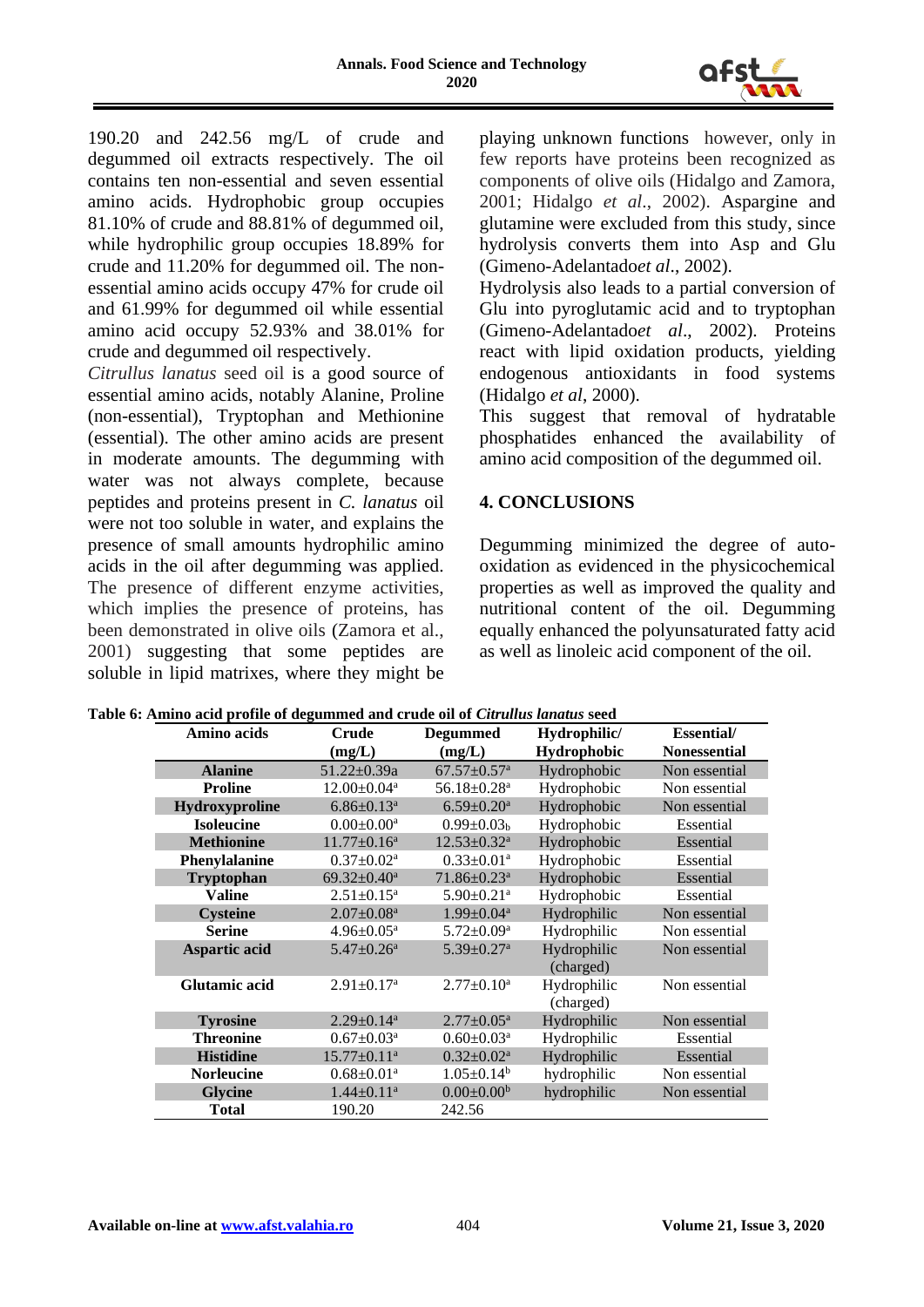

#### **5. ACKNOWLEDGMENTS**

The authors wish to acknowledge the Mrs B.N. Okolo of Laboratory Unit of Bishop Shanahan Hospital, Nsukka for her technical and logistic input.

#### **6. REFERENCES**

- [1] Adewuyi, A., Oderinde R. A and Ajayi I. A. (2009). The metal composition, proximate properties and the effect of refining on the physicochemical characterization of Baphia nitida and Gliricidia sepium seed and seed oil. *J Food Technol.***7**(2), 43-49
- [2] AOAC. 2000. Official methods of analysis of AOAC international 17th ed, Chaper 41: 26.
- [3] Aremu, M.O, Ibrahim, H. andBamidele, T.O. (2015).Physicochemical Characteristics of the Oils Extracted from Some Nigerian Plant Foods – A Review. *Chem and Process Eng. Res* 32, 945- 951.
- [4] Arthur, J. R., McKenzie, R.C. and Beckett, G.J. (2003). Selenium in the immune system. *J. Nutrition* 133(5), 1457-1459.
- [5] Association of Vitamin Chemists, Methods of vitamin assay (1966). Prepared by the Association of Vitamin Chemists, inc. Myer Freed, chairman, Methods Committee. Interscience Publishers, New York.
- [6] Baboli, Z.M. and Kordi, A.A.S. (2010). Characteristics and Composition of Watermelon Seed Oil and Solvent Extraction Parameters Effects. *J. Am Oil ChemSoci*. 87,667-671.
- [7] Chinedu, C.A., David, A. and Fidelis, S.A. (2013). A New Method for Determining Acute Toxicity in Animal Models. *Toxicology Intl* 20 (3), 224–226.
- [8] Edidiong, A., Essien, A. and Ubong, M.E. (2013). Chemical analysis of *Citrullus lanatus* seed oil obtained from Southern Nigeria. *Elixir Organic Chem*54, 12700-12703.
- [9] Eickhoff, K.P. (2000). Degumming process in edible oil Industry' World Conference Proceedings on Edible Oils and Fat Processing - Basic Principles and Modern Practices, Edited by Singhal, S.C. (Ed) AOCS, Champaign, pp. 72-78.
- [10] Ekpa, O. D. (1989). The effect of chemical preservation on the storage of some Nigerian crops and vegetables. *J. Chem Soc. Nig.* 14, 31 – 36.
- [11] Ekpete, O.A., Edori, O.S. and Fubara, E.P. (2013). Proximate and mineral composition of some Nigerian fruits. *Br. J. Appl. Sci. Technol*.3, 1447– 1454.
- [12] Eric, C. B. (2013). The Potential Impact of Climate Change on Soil Properties and Processes and Corresponding Influence on Food Security. *Agriculture* 3, 398-417.
- [13] Escudero N.L., Zirulnik, F., Gomez, N.N., S.I. Muciarelli, S.I. and Gimenez, M.S. (2006). Influence of a protein concretion from *Amaranthuscruentus* seeds on lipid metabolism. *Expert Biol and Med* 231, 50-59.
- [14] Eunok, C. and David, B.M. (2006). Mechanism and factors for edible oil oxidation. *Comp.Rev. in Food Sci and Food Safety* 5, 169-184.
- [15] Gimeno-Adelantado, J. V., Mateo-Castro, R., Dome'nech-Carbo, M.T., Bosch-Reig, F., Dome ́nech-Carbo, M.T., Bosch-Reig, F., Dome ́nech-Carbo, A., De la Cruz-Canizares, J. and Casas-Catala, M.J. (2002). Analytical study of proteinaceous binding media in works of art by gas chromatography using alkyl chloroformates as derivatising agents. *Talanta*, 56, 71-77.
- [16] Gordon, M. (1993). Fats, fatty foods, In: Ranken, M.D., Kill, R.C., (Eds), Food Industries Manual, 23rdedition. Blackie Academic and Professional, London, pp. 179 – 186.
- [17] Habran, A., Commisso, M., Helwi, P., Hilbert, G., Negri, S., Ollat, N., Gomès, E., van Leeuwen, C., Guzzo, F. andDelrot, S. (2016).Roostocks/Scion/Nitrogen interactions affect secondary metabolism in the grape berry. *Frontiers in Plant Science*, 7, 1134.
- **[18]** Hammami, I., Kamoun, N. and Rebai, A. (2001).*Biocontrol of Botrytis cinereawith essential oil and methanol extract of Viola odorata flowers. Archives of ApplSci Res*3(5), 44-51**.**
- [19] Hidalgo, F.J. and Zamora, R. (2000). The role of lipids innonenzimatic browning. *Grasas y Aceites* 51, 35-49.
- [20] Hidalgo, F. J., Alaiz, M. and Zamora, R. (2001). Determination of Peptides and Proteins in Fats and Oils. *Anal. Chem*.73, 698-702.
- [21] Hidalgo, F.J., Alaiz, M. and Zamora, R. (2002). Low Molecular Weight Polypeptides in Virgin and Refined Olive Oils, *J. Am. Oil Chem. Soc.79*, 685– 689. *oc*. 8, 31-36.
- [22] Hilbert, G., Temsamani, H., Bordenave, L., Pedrot, E., Chaher, N., Cluzet, S., Delaunay, J.C., Ollat, N., Delrot, S., Mérillon, J.M., Gomès, E. and Richard, T. (2015). Flavonol profiles in berries of wild *Vitis* accessions using liquid chromatography coupled to mass spectrometry and nuclear magnetic resonance spectrometry. *Food Chemistry*, 169, 49- 58.
- [23] Kirk, R.S. and Sawyer, R. (1991). Pearson's Composition and Analysis of Foods.9th Ed. Longman Sci. Tech. Engl, pp. 607-617.
- [24] Lorke, D. (1983). A new approach to practical acute toxicity testing. Archives of Toxicol53, 275- 287.
- [25] Mabaleha, M.B., Mitei, Y.C. and Yeboah, S.O. (2007). A comparative study of the properties ofselected melon seed oils as potential candidates for development into commercial edible vegetable oils. *J.Am. Oil Chem Soc*. 8, 31-36.